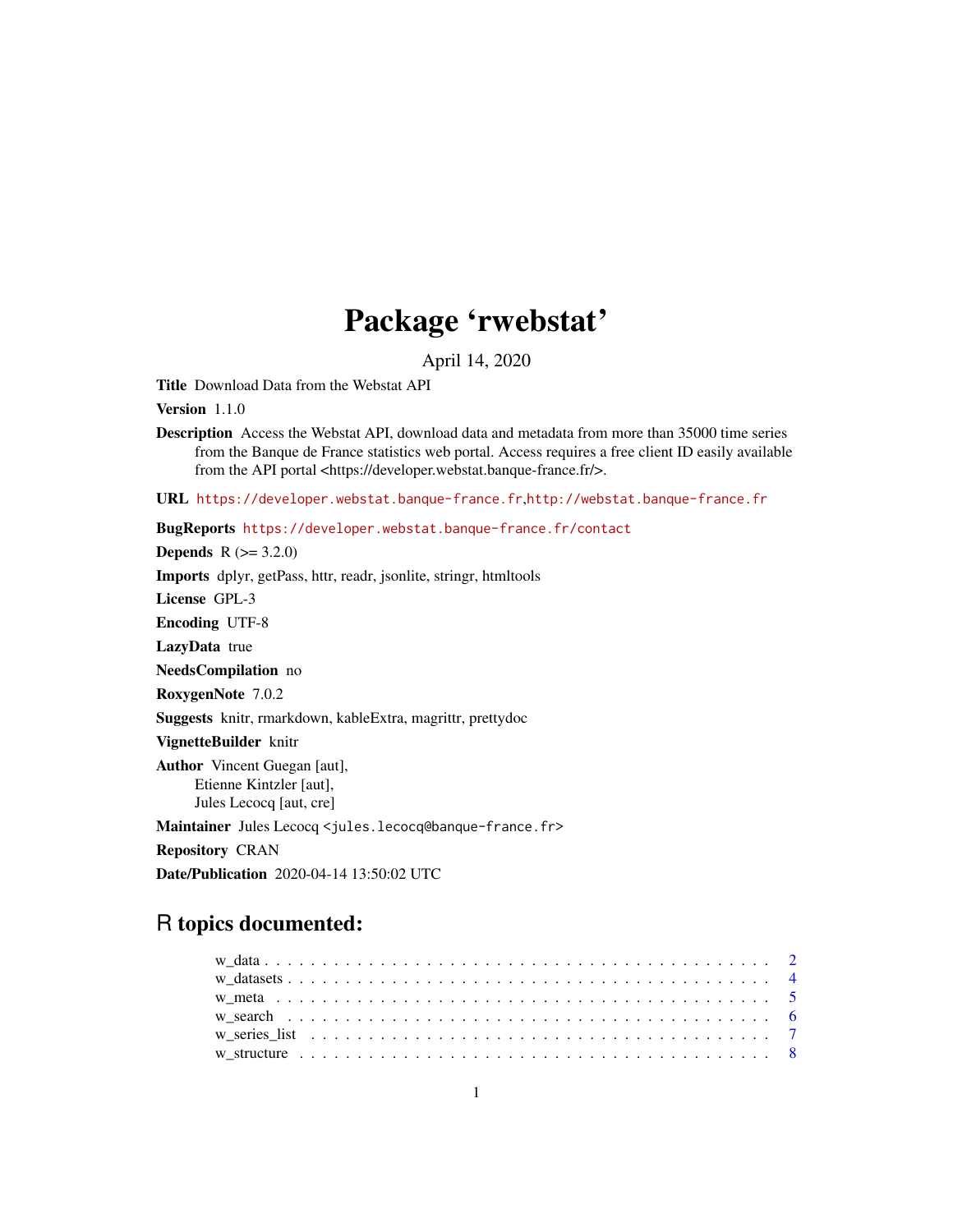#### <span id="page-1-0"></span> $\blacksquare$

w\_data *Request data from a* R*hrefhttps://developer.webstat.banquefrance.fr/Webstat dataset.*

# Description

Request data from a [Webstat](https://developer.webstat.banque-france.fr/) dataset.

# Usage

```
w_data(dataset_name = NA, series_name = NA, startPeriod = NA,
 endPeriod = NA, firstNObs = NA, lastNObs = NA, language = "fr",
  format = "json",base_url = "https://api.webstat.banque-france.fr/webstat-", client_ID)
```
# Arguments

| dataset_name | Optional. String (must be entered between quotes.) The datasets codes can be<br>determined using the w_datasets() function.                                                                                                                                                                                                                                                                                                                                      |
|--------------|------------------------------------------------------------------------------------------------------------------------------------------------------------------------------------------------------------------------------------------------------------------------------------------------------------------------------------------------------------------------------------------------------------------------------------------------------------------|
| series_name  | Optional. String (must be entered between quotes.) The series names can be<br>found using the w_series(dataset) function. Wildcarding is supported by replac-<br>ing one (or several) dimensions by the "*" character. At least one dimension<br>must be specified. Example: "M.USD.EUR.SP00.E" : US dollar exchange rate<br>against the Euro, monthly Example: "*.*. EUR. SP00. E": All available exchange<br>rates against the Euro, all available frequencies |
| startPeriod  | Optional. String. Start period (inclusive). ISO8601 (e.g. 2014-01) or SDMX<br>reporting period (e.g. 2014-Q3).                                                                                                                                                                                                                                                                                                                                                   |
| endPeriod    | Optional. String. End period (inclusive). ISO8601 (e.g. 2014-01-01) or SDMX<br>reporting period (e.g. 2014-Q3).                                                                                                                                                                                                                                                                                                                                                  |
| firstNObs    | Optional. String or Numeric. Maximum number of observations starting from<br>the first observation                                                                                                                                                                                                                                                                                                                                                               |
| lastNObs     | Optional. String or Numeric. Maximum number of observations counting back<br>from the most recent observation                                                                                                                                                                                                                                                                                                                                                    |
| language     | Optional. String. Defaults to "fr" (French). The only other available option is<br>"en" (English). Determines the language of the metadata. Your Webstat "App"<br>must be subscribed to the API in this language (or both languages) or you'll get<br>a 501 http error.                                                                                                                                                                                          |
| format       | Optional. String. Defaults to "json". The only other available option is "csv".<br>The "json" option gives a better and cleaner results (POSIX dates, etc). "csv"<br>files are smaller and could be used to request large datasets that generate time-<br>outs. Dataframes might then have to be cleaned manually.                                                                                                                                               |
| base_url     | Optional. String. Defaults to "https://api.webstat.banque-france.fr/webstat-".<br>For internal testing purposes only.                                                                                                                                                                                                                                                                                                                                            |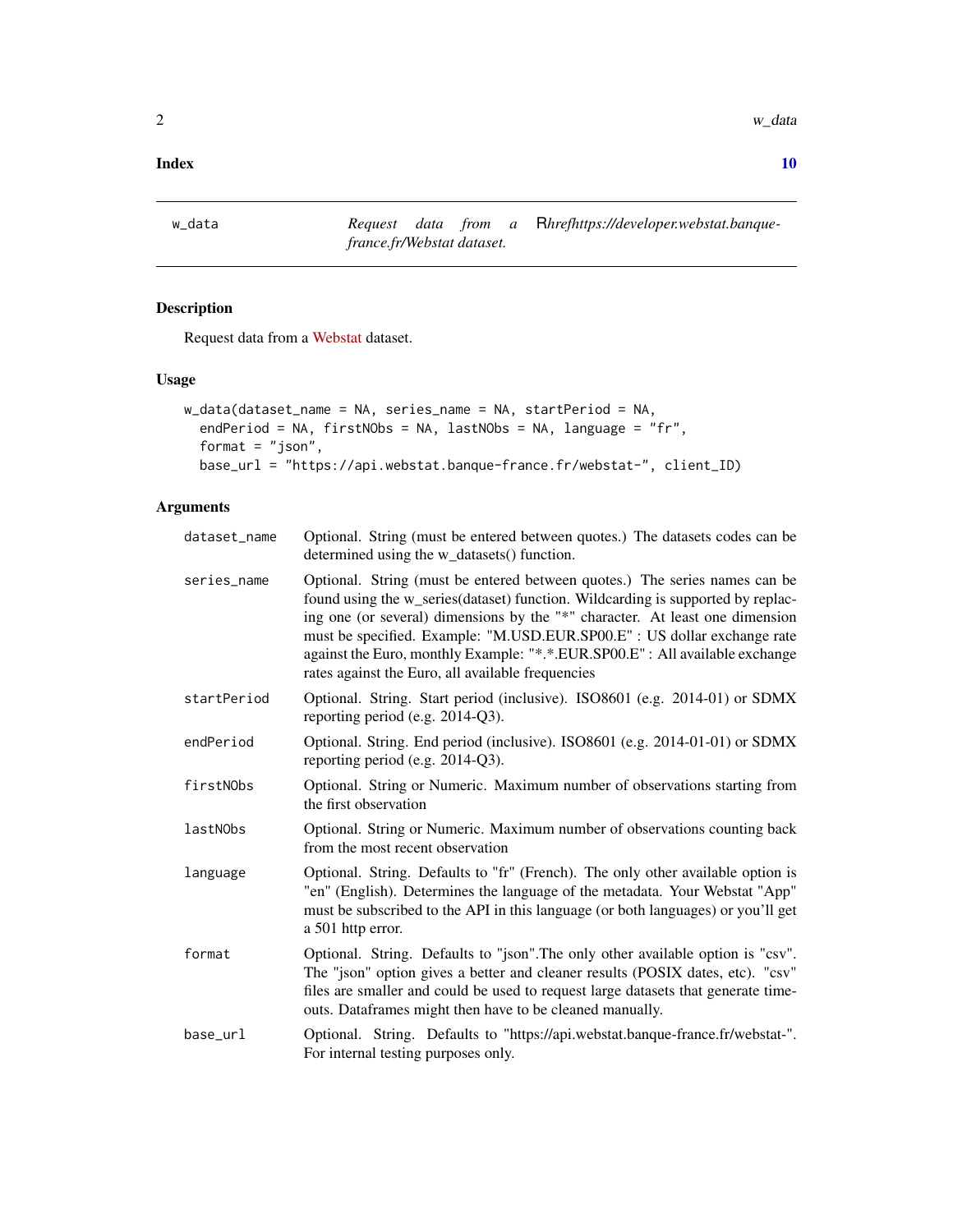#### $w_{\text{d}}$  data  $\frac{3}{2}$

```
client_ID Optional. String. If you do not specify it when calling the function, it will
                  check if a global variable called "webstat_client_ID" exists and use it. If not,
                  you will be prompted. The easiest way is to save the client ID as a string in a
                  "webstat_client_ID" global variable.
```
#### Value

A dataframe with metadata attributes (that you can access with the w\_meta() function)

#### Warning

A full dataset download will usually take a very long time and might time out and fail. Please use the available arguments to restrict your data selection.

# Identification

You should declare your Webstat client ID in a global "webstat client ID" variable. Alternatively, you can enter your client ID as a parameter or enter it when prompted.

#### Period formats

- Daily/Business YYYY-MM-DD
- Monthly YYYY-MM
- Quarterly YYYY-Q[1-4]
- Annual YYYY

# Examples

```
## Request the US Dollar monthly exchange rates in Euro
w_data(dataset_name = "EXR", series_name = "M.USD.EUR.SP00.E")
or
w_data("EXR.M.USD.EUR.SP00.E")
## Request the US Dollar monthly exchange rates in Euro, from May 2017 to April 2018
w_data(dataset_name = "EXR", series_name = "M.USD.EUR.SP00.E",
      startPeriod = "2017-05", endPeriod = "2018-04")
## Request the three last values of the US Dollar monthly exchange rates in Euro with
## all metadata in English
w_data(dataset_name = "EXR", series_name = "M.USD.EUR.SP00.E", lastNObs = 3, language = "en")
## Use wildcards : request all available monthly exchange rates in Euro
## (at least one dimension must be specified)
w_data(dataset_name = "EXR", series_name = "M.*.EUR.SP00.E")
## Request more than one serie
w_data("EXR", series_name = "D.DKK.EUR.SP00.A+D.GBP.EUR.SP00.A+M.USD.EUR.SP00.A+M.USD.EUR.SP00.E")
## Request all series of a dataset
w_data("CPP")
```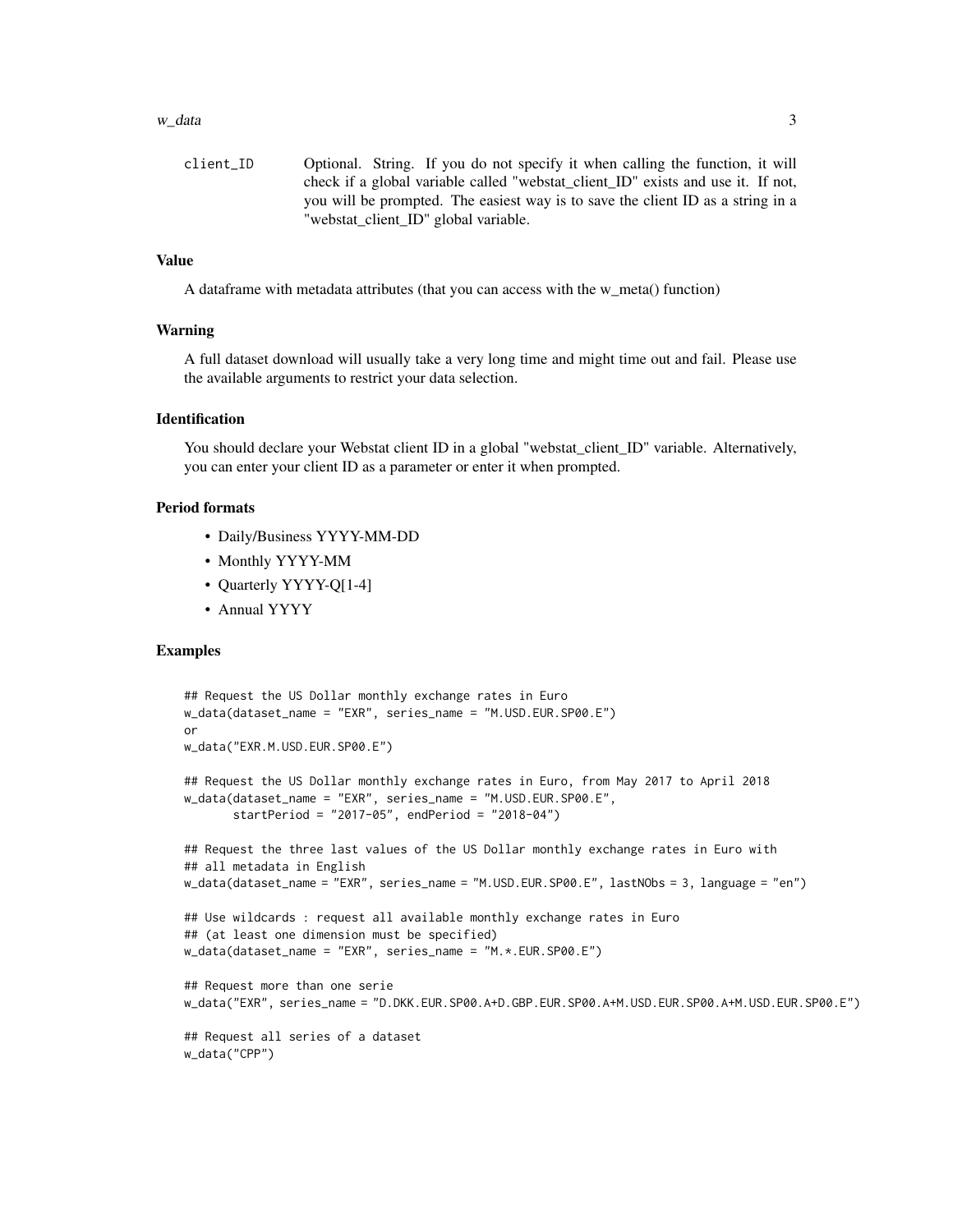```
## Access metadata of the US Dollar monthly exchange rates
df = w_data(dataset_name = "EXR", series_name = "M.USD.EUR.SP00.E")
meta = w_meta(df)## Not run:
## Your client ID can be entered as a parameter as follows or saved
## in a global variable named "webstat_client_ID" in order to reuse it.
w_data("CPP", client_ID = "1234abcd-12ab-12ab-12ab-123456abcdef")
## End(Not run)
```
w\_datasets *List all the available datasets from Webstat (codes and names) in a table. No arguments.*

#### Description

List all the available datasets from Webstat (codes and names) in a table. No arguments.

#### Usage

```
w_{\text{d}}datasets(language = "fr",
  base_url = "https://api.webstat.banque-france.fr/webstat-", client_ID)
```
#### Arguments

| language  | Optional. String. Defaults to "fr" (French). The only other available option is<br>"en" (English). Determines the language of the metadata. Your Webstat "App"<br>must be subscribed to the API in this language or you'll get a 501 http error.                                                  |
|-----------|---------------------------------------------------------------------------------------------------------------------------------------------------------------------------------------------------------------------------------------------------------------------------------------------------|
| base_url  | Optional. String. Defaults to "https://api.webstat.banque-france.fr/webstat-".<br>For internal testing purposes only.                                                                                                                                                                             |
| client_ID | Optional. String. If you do not specify it when calling the function, it will check<br>if a global variable called ".GlobalEnv\$webstat_client_ID exists and use it. If<br>not, you will be prompted. The easiest way is to save the client ID as a string in<br>".GlobalEnv\$webstat client ID". |

# Value

A data frame containing the dataset codes and datasets names

#### Identification

You should declare your Webstat client ID in a global "webstat\_client\_ID" variable. Alternatively, you can enter your client ID as a parameter or enter it when prompted.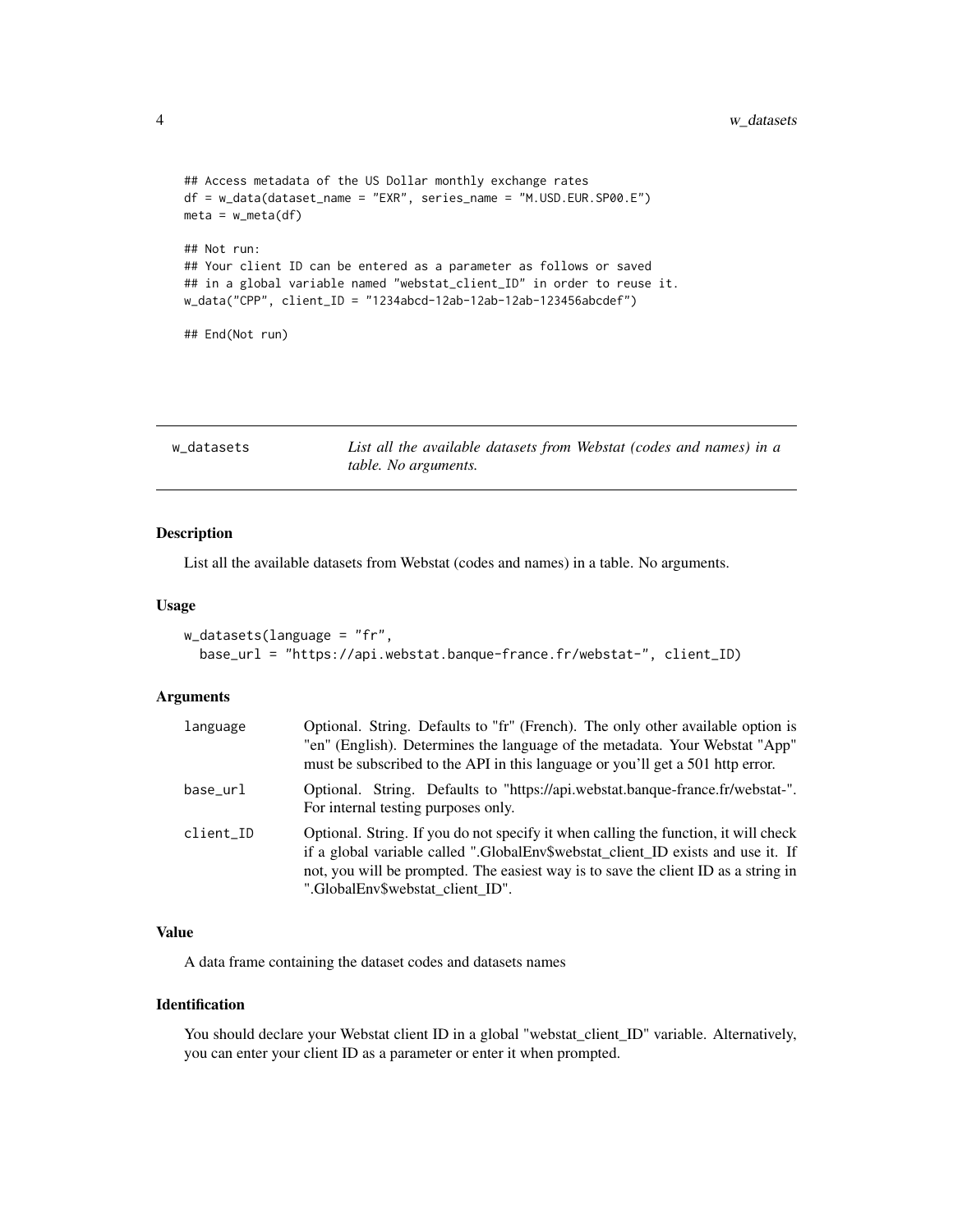#### <span id="page-4-0"></span>w\_meta 5

#### Examples

```
## Request the dataset catalogue
w_datasets()
## Request the dataset catalogue, in English
w_datasets(language = "en")
## Not run:
## Your client ID can be entered as a parameter as follows or saved
## in a global variable named "webstat_client_ID" in order to reuse it.
w_datasets(client_ID = "1234abcd-12ab-12ab-12ab-123456abcdef")
## End(Not run)
```
w\_meta *Get metadata from a dataframe returned by w\_data function*

#### Description

Get metadata from a dataframe returned by w\_data function

# Usage

w\_meta(data)

# Arguments

data dataframe from w\_data()

# Value

dataframe

# Examples

```
## Not run:
## Request the US Dollar monthly exchange rates in Euro
df = w_data(dataset_name = "EXR", series_name = "M.USD.EUR.SP00.E")
meta = w_meta(df)## End(Not run)
```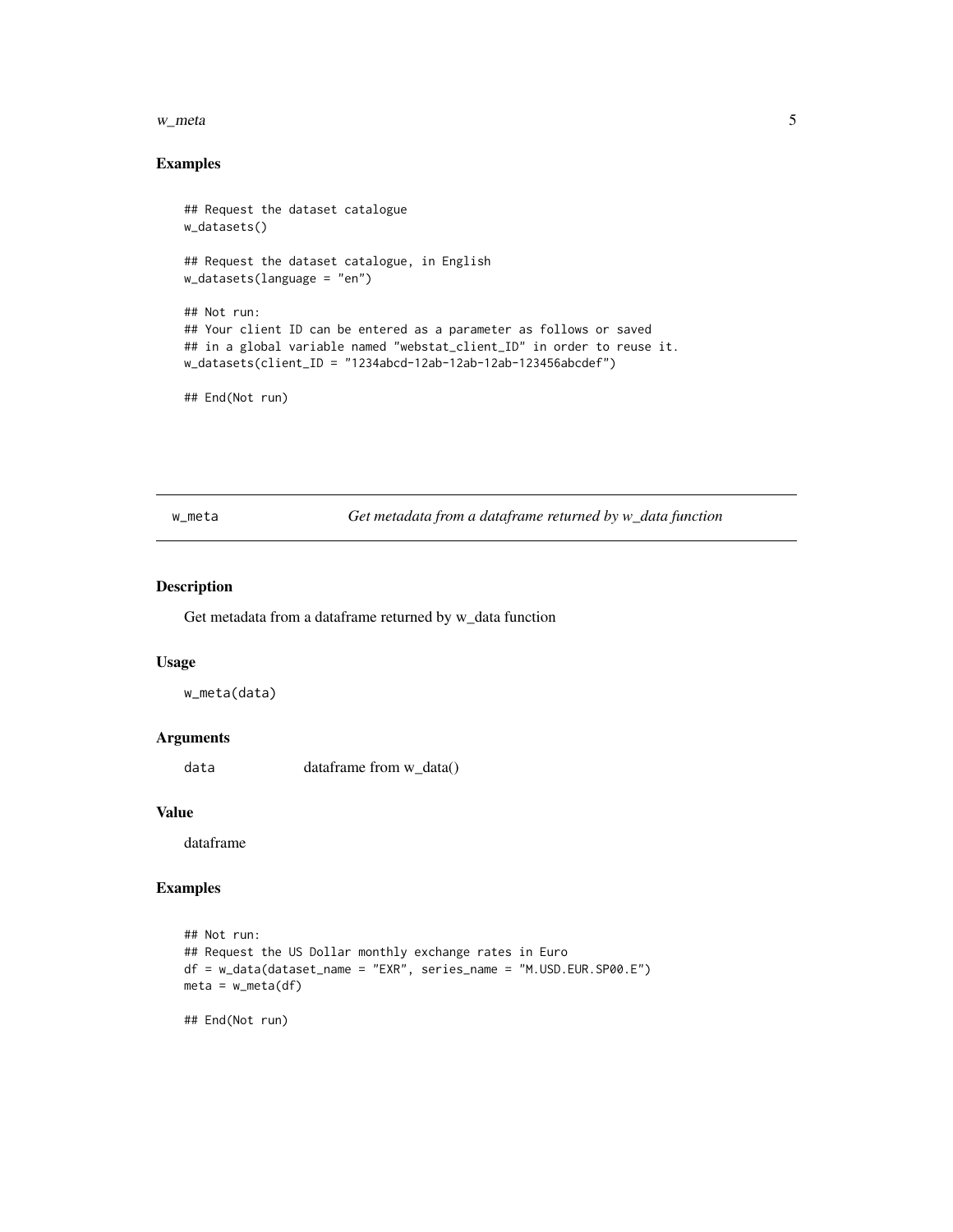# Description

Search keyword inside dataset catalogue or series catalogue

#### Usage

```
w_search(dataset_name, keyword = "", language = "fr", client_ID,
 base_url = "https://api.webstat.banque-france.fr/webstat-",
  ignore.case = TRUE, fixed = FALSE, ...)
```
# Arguments

| dataset_name | Optional. String (must be entered between quotes.) The datasets codes can be<br>determined using the w_datasets() function.                                                                                                                                                                  |
|--------------|----------------------------------------------------------------------------------------------------------------------------------------------------------------------------------------------------------------------------------------------------------------------------------------------|
| keyword      | Optional. String or regexp you want to search                                                                                                                                                                                                                                                |
| language     | Optional. String. Defaults to "fr" (French). The only other available option is<br>"en" (English). Determines the language of the metadata. Your Webstat "App"<br>must be subscribed to the API in this language (or both languages) or you'll get<br>a 501 http error.                      |
| client_ID    | Optional. String. If you do not specify it when calling the function, it will<br>check if a global variable called "webstat_client_ID" exists and use it. If not,<br>you will be prompted. The easiest way is to save the client ID as a string in a<br>"webstat_client_ID" global variable. |
| base_url     | Optional. String. Defaults to "https://api.webstat.banque-france.fr/webstat-".<br>For internal testing purposes only.                                                                                                                                                                        |
| ignore.case  | Optional. Boolean. Break case sensitivity                                                                                                                                                                                                                                                    |
| fixed        | Optional. Boolean. Allow or not regexp expressions                                                                                                                                                                                                                                           |
| .            | Arguments to be passed to grepl function ("fixed $=$ TRUE" if you don't want to<br>use regexp)                                                                                                                                                                                               |

#### Value

A dataframe

# Examples

```
## Not run:
# find Danish exchange rate code series (fr & en) :
w_search("EXR",keyword="danoise",fixed=TRUE)
w_search("EXR",keyword="Danish",fixed=TRUE,language="en")
# find datasets with keyword :
```

```
w_search(keyword="Emploi",fixed=TRUE)
```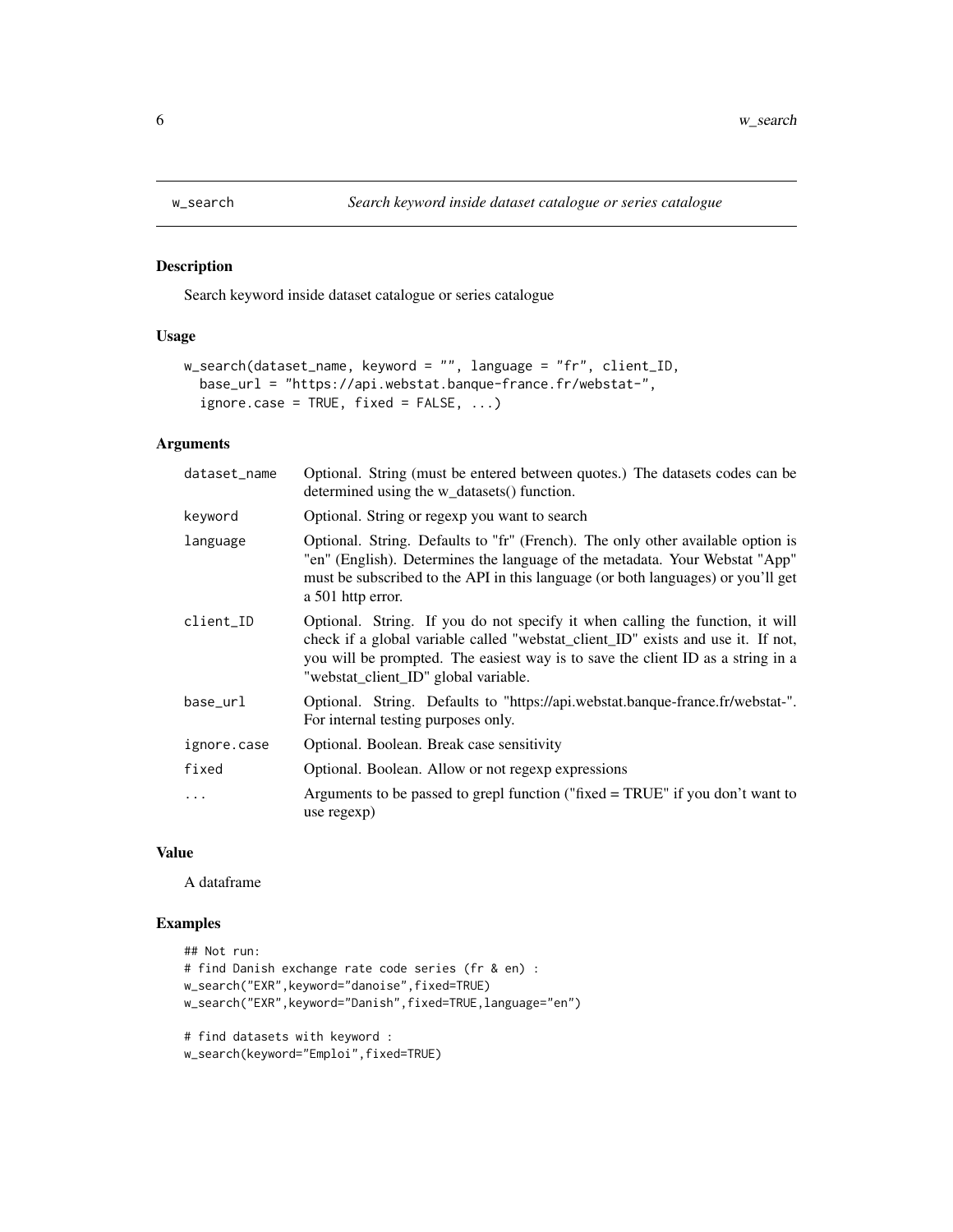# <span id="page-6-0"></span>w\_series\_list 7

w\_search(keyword="Interest Rates",language="en",fixed=TRUE) # regexp can also be used - find series starting with "Monetary" w\_search(keyword="^Monetary",language="en") ## End(Not run)

w\_series\_list *List the available series from a dataset.*

#### Description

List the available series from a dataset.

# Usage

```
w_series_list(dataset_name, language = "fr", client_ID,
 base_url = "https://api.webstat.banque-france.fr/webstat-")
```
# Arguments

| dataset_name | Mandatory. String (Must be between quotes.) The datasets codes can be deter-<br>mined with the w_datasets() function.                                                                                                                                                                             |
|--------------|---------------------------------------------------------------------------------------------------------------------------------------------------------------------------------------------------------------------------------------------------------------------------------------------------|
| language     | Optional. String. Defaults to "fr" (French). The only other available option is<br>"en" (English). Determines the language of the metadata. Your Webstat "App"<br>must be subscribed to the API in this language (or both) or you'll get a 501 http<br>error.                                     |
| client_ID    | Optional. String. If you do not specify it when calling the function, it will check<br>if a global variable called ".GlobalEnv\$webstat_client_ID exists and use it. If<br>not, you will be prompted. The easiest way is to save the client ID as a string in<br>".GlobalEnv\$webstat client ID". |
| base_url     | Optional. String. Defaults to "https://api.webstat.banque-france.fr/webstat-".<br>For internal testing purposes only.                                                                                                                                                                             |

#### Value

A data frame listing all the series from the requested dataset with their codes, titles and dimensions.

# Identification

You should declare your Webstat client ID in a global "webstat\_client\_ID" variable. Alternatively, you can enter your client ID as a parameter or enter it when prompted.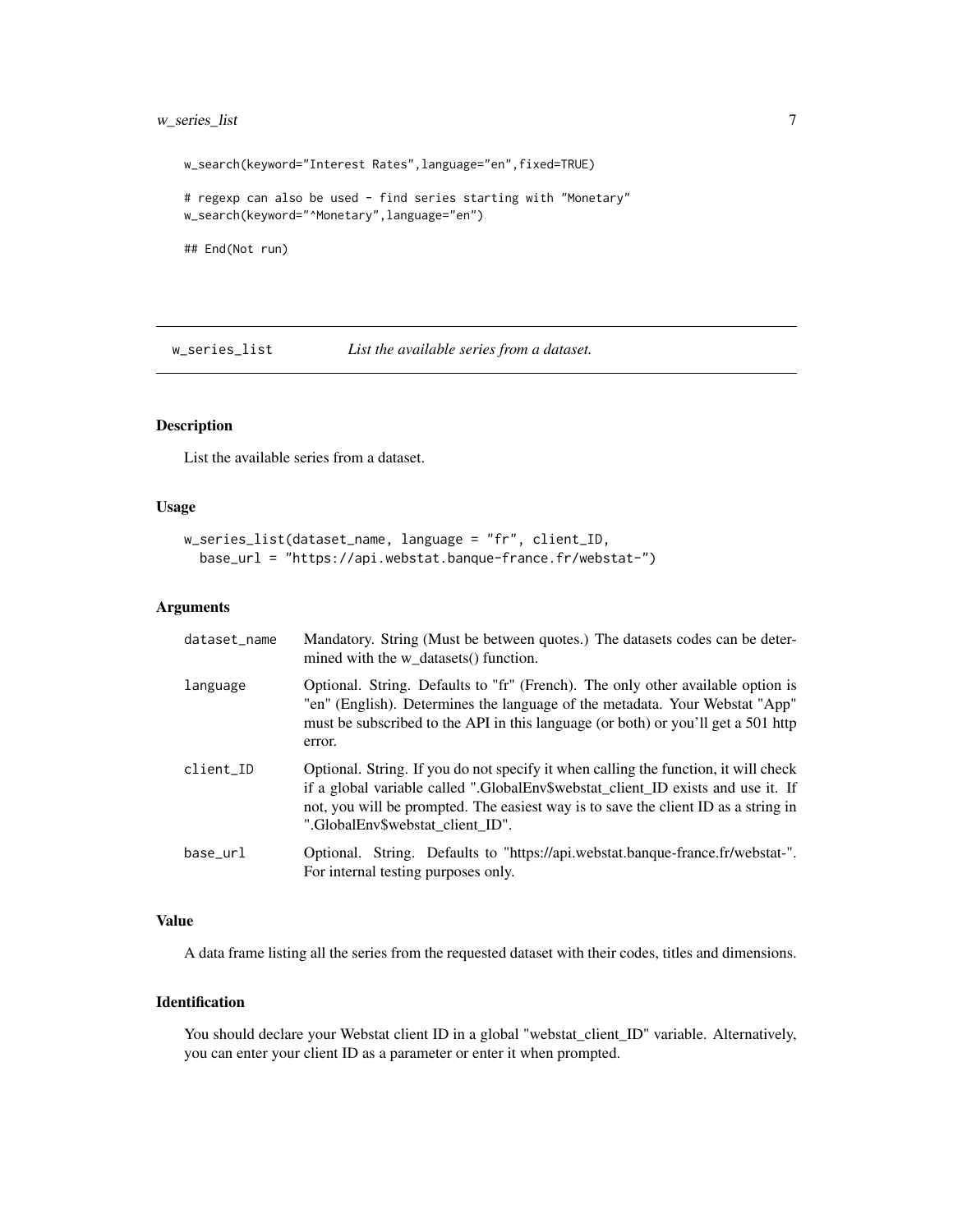# <span id="page-7-0"></span>Examples

```
## Request the list of all series from the BPM6 dataset
w_series_list("BPM6")
## Request the list of all series from the CPP dataset, with English metadata
w_series_list("CPP", language = "en")
## Not run:
## Your client ID can be entered as a parameter as follows or saved
## in a global variable named "webstat_client_ID" in order to reuse it.
w_series_list("CPP", client_ID = "1234abcd-12ab-12ab-12ab-123456abcdef")
## End(Not run)
```
w\_structure *Get the structure of a dataset*

# Description

Get the structure of a dataset

#### Usage

```
w_structure(dataset_name, language = "fr", option = "light", client_ID,
 base_url = "https://api.webstat.banque-france.fr/webstat-")
```
#### Arguments

| dataset_name | Mandatory. String (must be entered between quotes.) The datasets codes can be<br>determined using the w_datasets() function.                                                                                                                                                                 |
|--------------|----------------------------------------------------------------------------------------------------------------------------------------------------------------------------------------------------------------------------------------------------------------------------------------------|
| language     | Optional. String. Defaults to "fr" (French). The only other available option is<br>"en" (English). Determines the language of the metadata. Your Webstat "App"<br>must be subscribed to the API in this language or you'll get a 501 http error.                                             |
| option       | Optional. 'light' or 'full'                                                                                                                                                                                                                                                                  |
| client ID    | Optional. String. If you do not specify it when calling the function, it will<br>check if a global variable called "webstat_client_ID" exists and use it. If not,<br>you will be prompted. The easiest way is to save the client ID as a string in a<br>"webstat_client_ID" global variable. |
| base_url     | Optional. String. Defaults to "https://api.webstat.banque-france.fr/webstat-".<br>For internal testing purposes only.                                                                                                                                                                        |

# Value

a list of dataset structure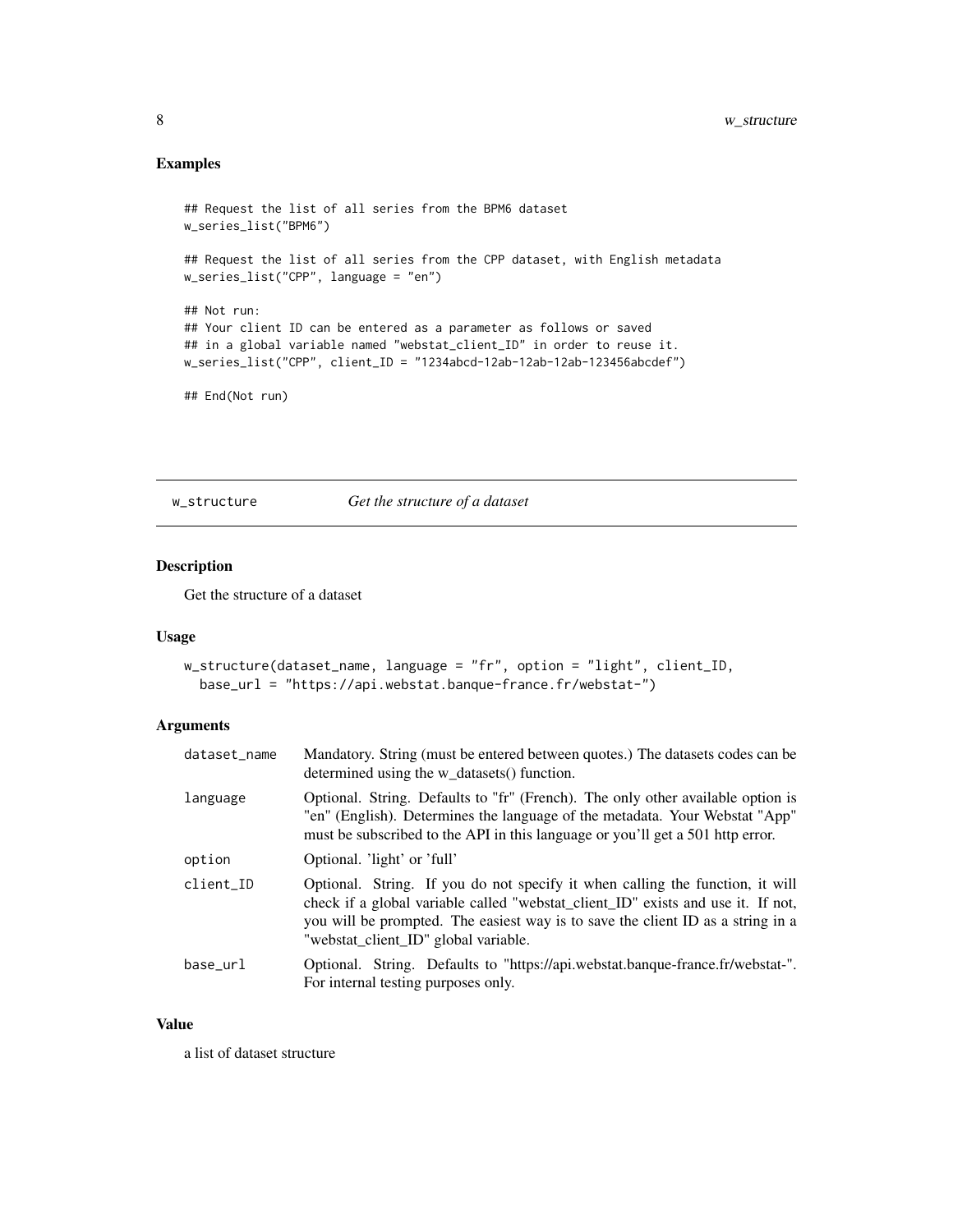# w\_structure

# Examples

## Not run: w\_structure("EXR")

## End(Not run)